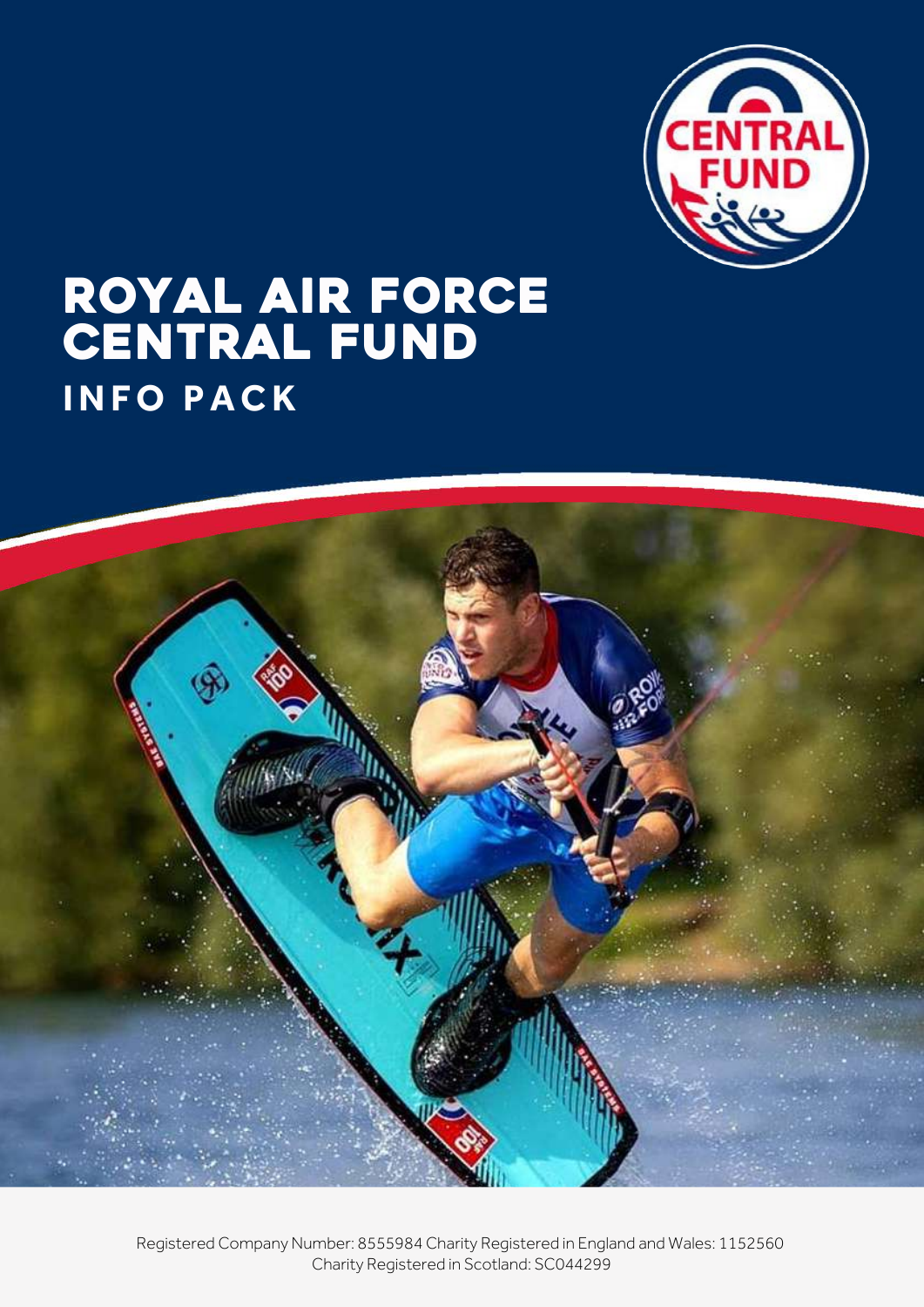## **CONTENTS**

- 2 About the RAF Central Fund
- Our History 3
- Charitable Support 4
- Support Case Studies 7
- Our Properties 11
- Fundraising 12
- Charity and Team Structure 14

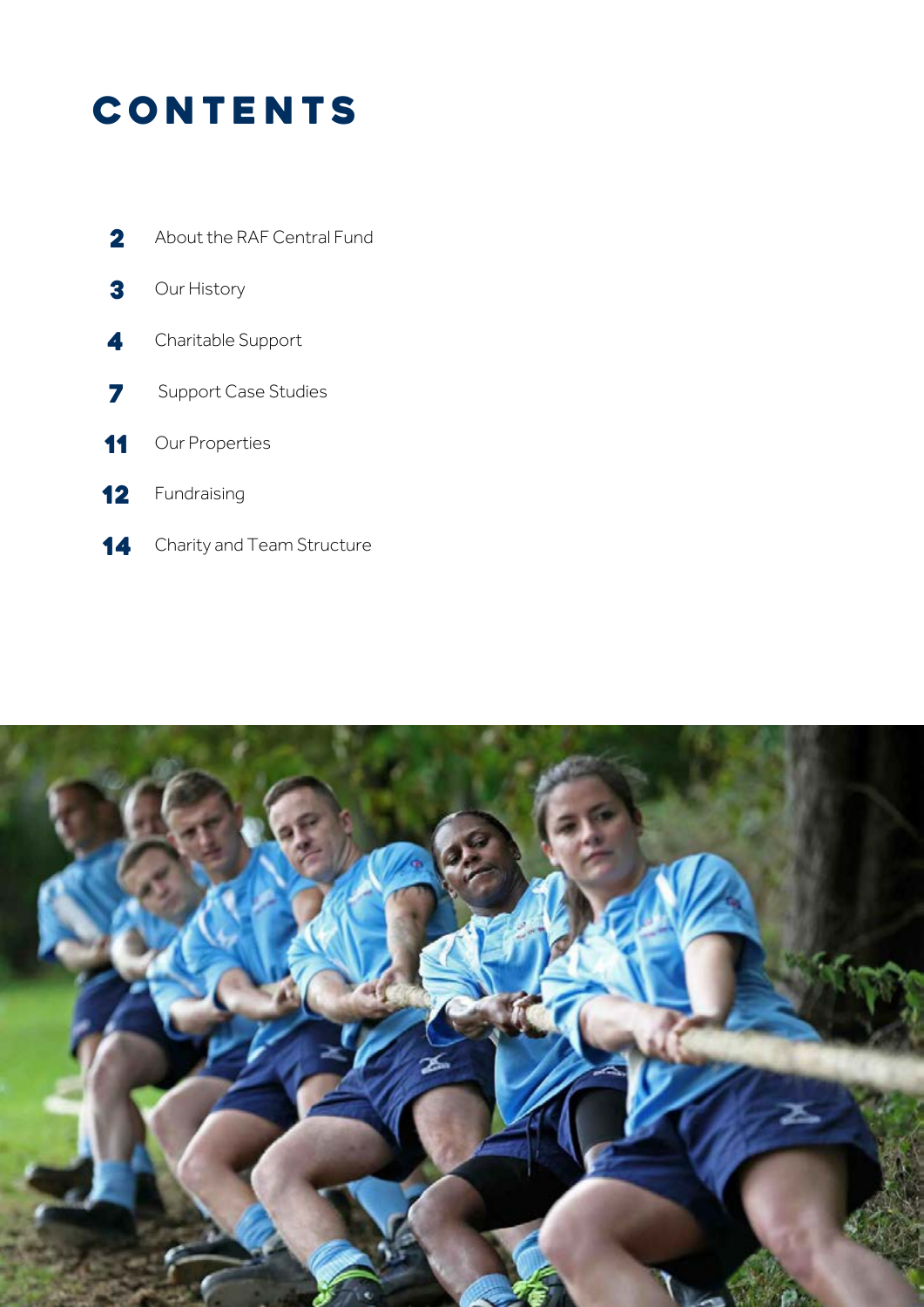### ABOUT THE RAF CENTRAL FUND

The RAF Central Fund is dedicated to providing support to serving RAF personnel by developing their full potential through sport and physical activities. From our origins in 1919, through to the present day, we remain steadfast in our duty to support those who serve in the RAF.

### **VISION**

For serving RAF personnel to develop through sport and physical activities.

### **MISSION**

To enable serving RAF personnel to access sporting opportunities and physical activities.

### IMPACT STATEMENT

The RAF Central Fund is an independent charity that supports serving personnel through grant funding to enable them to take part in sports and physical activities at all levels. We want everyone in the RAF regardless of their role, rank, physical ability or competing level to have access to sports facilities, equipment, and training and through our support we help to safeguard their health and wellbeing.

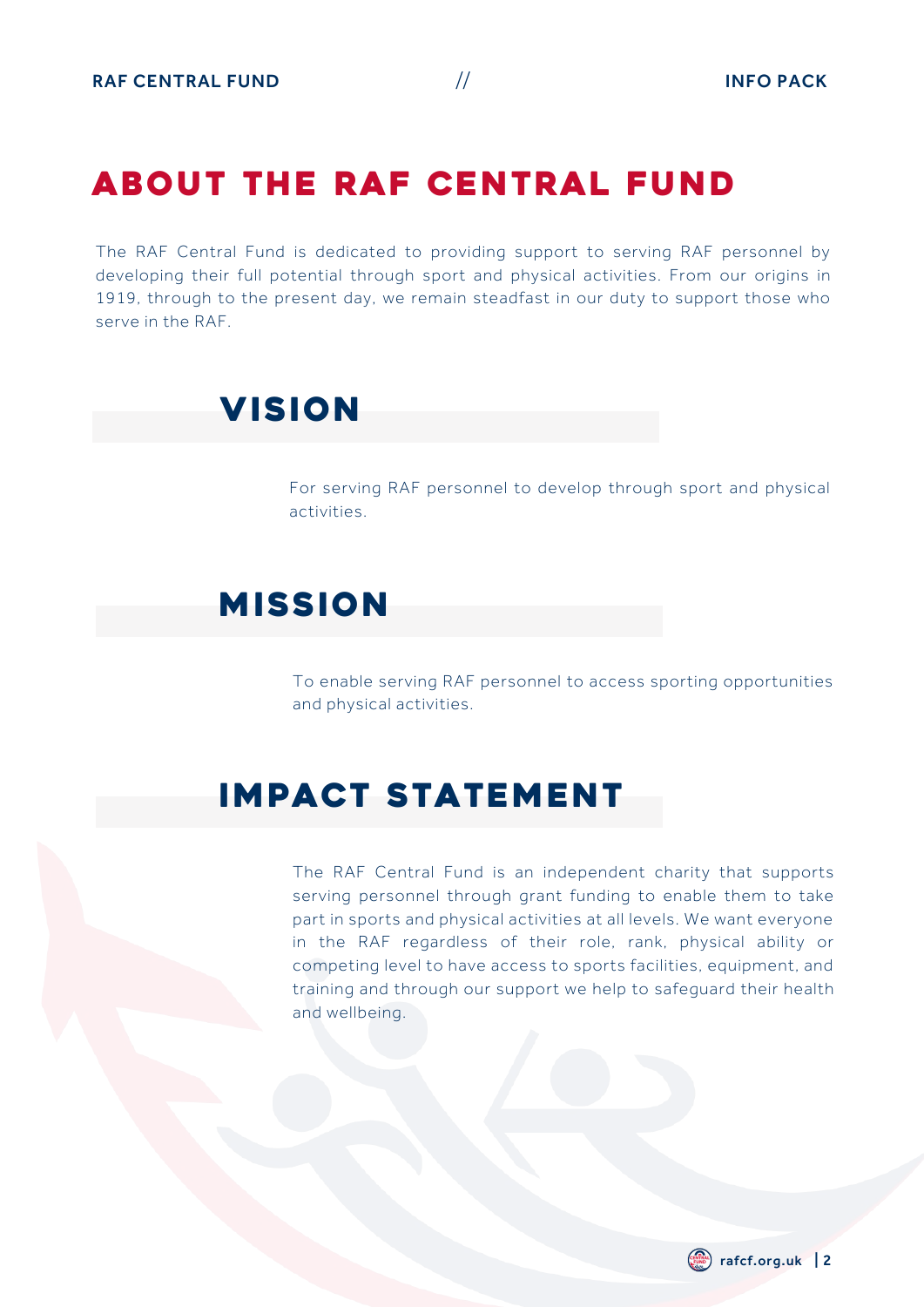## **OUR HISTORY**

The heritage of our charity can be traced back to 1919, just one year after the formation of the Royal Air Force, when disbanded mess funds were brought together to support the serving community. These mess funds have been invested over the years and continue to enable us to carry out our charitable work through grant funding.

When the Central Fund celebrated its Centenary in 2019, our mission was updated and we streamlined our support to focus on sport and physical activities, with the knowledge that the broader welfare support we had funded previously could be provided by the other RAF **Charities** 

The RAF Sports Lottery has for many years been the principal generator of charitable income outside of our Fund's investments. Even prior to the Central Fund's updated mission, the Lottery has been a vital funding stream for sport and physical activities across the RAF. In its first iteration the weekly draw was run internally and players paid for their tickets through JPA but in 2016 the Sports Lottery was outsourced to an external charity lottery provider, Sterling Lotteries, enabling players to pay by Direct Debit and allowing former serving to continue to play after they have left the RAF.



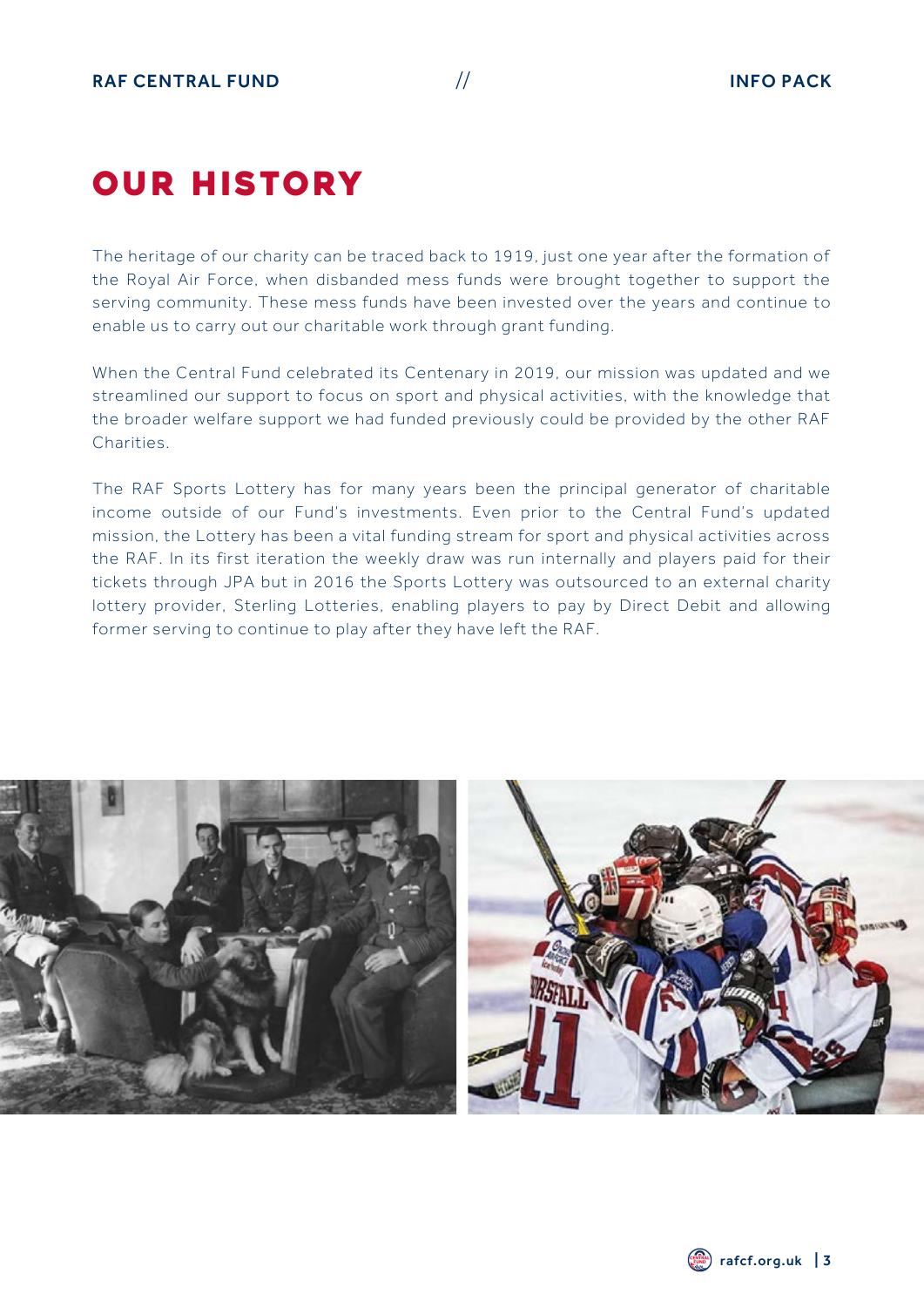### **CHARITABLE SUPPORT**

#### SPORTS ASSOCIATIONS

Sport in the military makes a significant contribution to the delivery of operational capability and is therefore recognised as a core activity in all the UK Armed Forces. Whilst this status allows for some level of public funding, this is often limited and many sports including some of the RAF Sports Association disciplines are not eligible as they do not meet the criteria laid out in the Sport in the Armed Forces Directive (JSP660). This is where the RAF Central Fund is able to help by providing vital funding to the RAF's Sports Associations through grants based on each association's operating costs and levels of membership. Funding priorities are also given towards New Member Engagement with a view to encouraging as many serving personnel as possible to get involved with RAF Sport.

#### STATION/UNIT LEVEL FUNDING

The RAF Central Fund Enrichment Grant Programme supports personnel on a larger scale, traditionally awarding bids to stations and units to benefit the maximum number of personnel.

The objectives of the programme are to;

- Increase the number of serving personnel participating in sport and physical activities;
- Increase the provision of sport and physical activity opportunities on station/units;
- Provide an opportunity for RAF serving personnel to detach from operational demands;
- Provide positive experiences to support an increased sense of wellbeing;
- Provide an increased sense of inclusivity within the RAF serving community;
- Ensure RAF serving personnel feel valued.

The grant awards range from £50 - £50,000 and vary in size from support to a small station club to provision of a large facility on unit. Applications are considered by a Committee that meets at least twice a year and consists of serving representatives from all the Groups, Community Support and the Warrant Officer of the Royal Air Force.



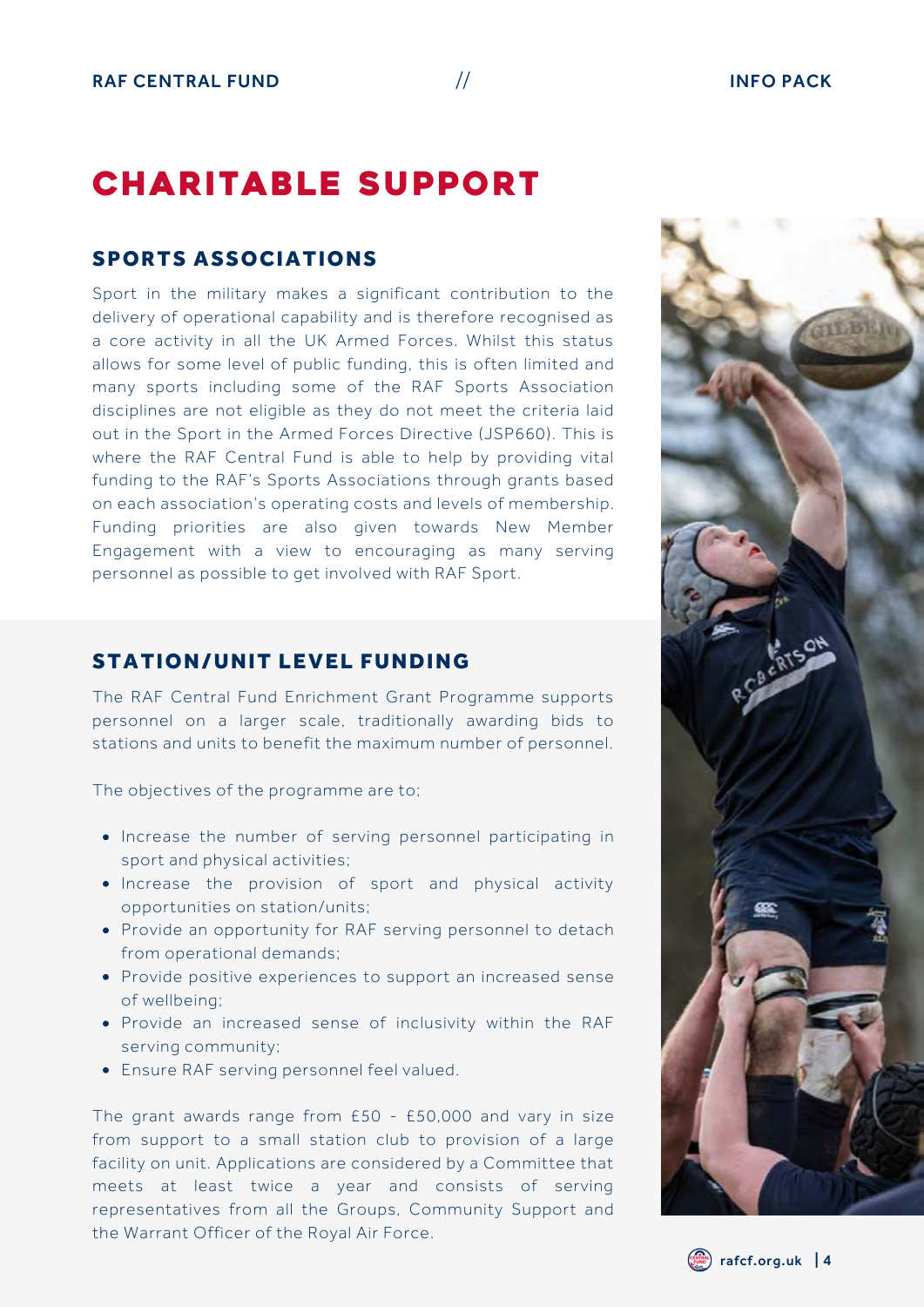

#### **INDIVIDUAL SPORTS GRANTS**

This programme provides financial support to serving personnel to assist with their participation in a chosen sport or physical activity. Although most commonly used to support those who participate in sports recognised by the Armed Forces Sports Board, the grant programme is available to serving personnel participating in any sport, as part of the RAF or in their personal time.

Our funding assists personnel with the cost of sporting activities such as kit, specialist equipment or competition and event fees. Funding must only be requested for such items or activities that are deemed to be essential for participation in the applicants chosen sport or physical activity. Supplementary funding is available based on the number of lottery tickets held by the applicant and cannot be awarded retrospectively.

#### **MECHANICS ENDOWMENT FUND**

The Mechanics Endowment Fund (MEF) is a restricted fund available exclusively for the benefit of personnel undergoing Phase 1 or Phase 2 training within the RAF. The Fund is used for the provision of facilities and amenities for their education and recreation in order to support their physical and mental wellbeing.

Moneys were originally endowed within the Fund to provide welfare for mechanics undergoing specialist training within the RAF. The object of MEF was widened in 2006 to support all personnel undergoing Phase 1 and Phase 2 training within the RAF, with a priority given to those training as mechanics and technicians.

Grants are assessed to meet the aims of the Fund and can be for a one-off project or activity or to meet the ongoing costs of regular activities. Activities recurring on an annual basis require an annual submission for funding.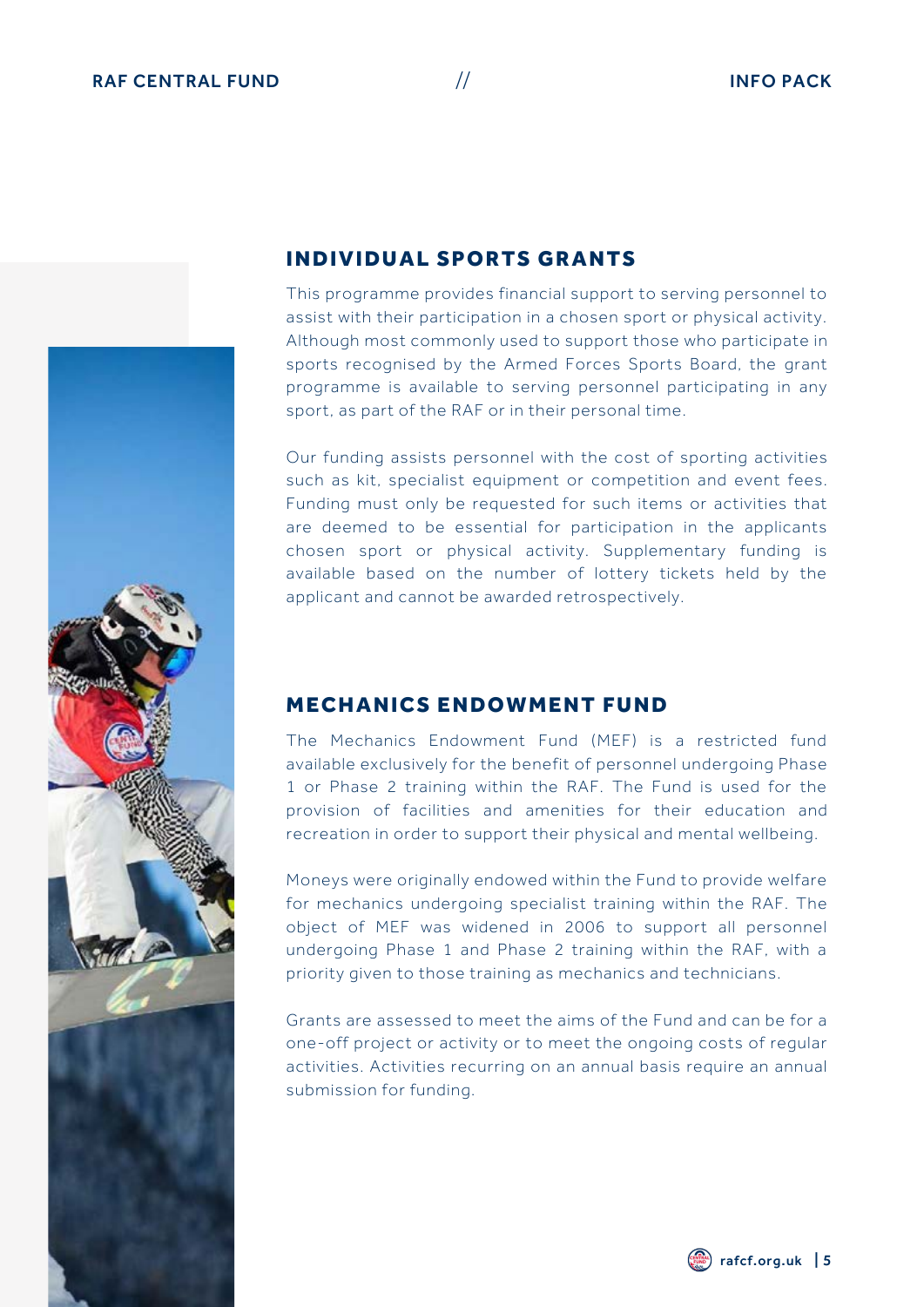### DEPLOYED OPERATIONS WELFARE **FUND**

The RAF Deployed Operations Welfare Fund (DOWF) is available to provide a quick and flexible response to meet the needs of those on operations and exercises in the UK and overseas. The Fund designates an annual allocation to SO1 A1 Ops to be expended on sport and physical activity items or activities which cannot be supported from other funds.

#### EXPEDITIONARY WELFARE FUND

The RAF Expeditionary Welfare Fund (EWF) is a funding source designed for small scale projects in theatre. All funding applications should maximise the welfare benefit to RAF personnel through the encouragement, support and facilitation of sport in the RAF, thereby promoting military efficiency, esprit de corps, teamwork and mental and physical stamina. Acting on behalf of the Fund, A1 Ops allocate the annual EWF budget to EAW Commanders for onward spend in theatre.

#### **OTHER INITIATIVES**

As well as supporting personnel through our traditional grant funding programmes, we also team up with corporate providers of fitness equipment, technology, online workout platforms and kit to provide discounted and subsidised solutions to our beneficiaries. Recent lockdown campaigns with Myzone and Les Mills on Demand have supported and motivated thousands of serving personnel to workout at home when access to Stations gyms has been restricted and RAF Sport has been put on hold.



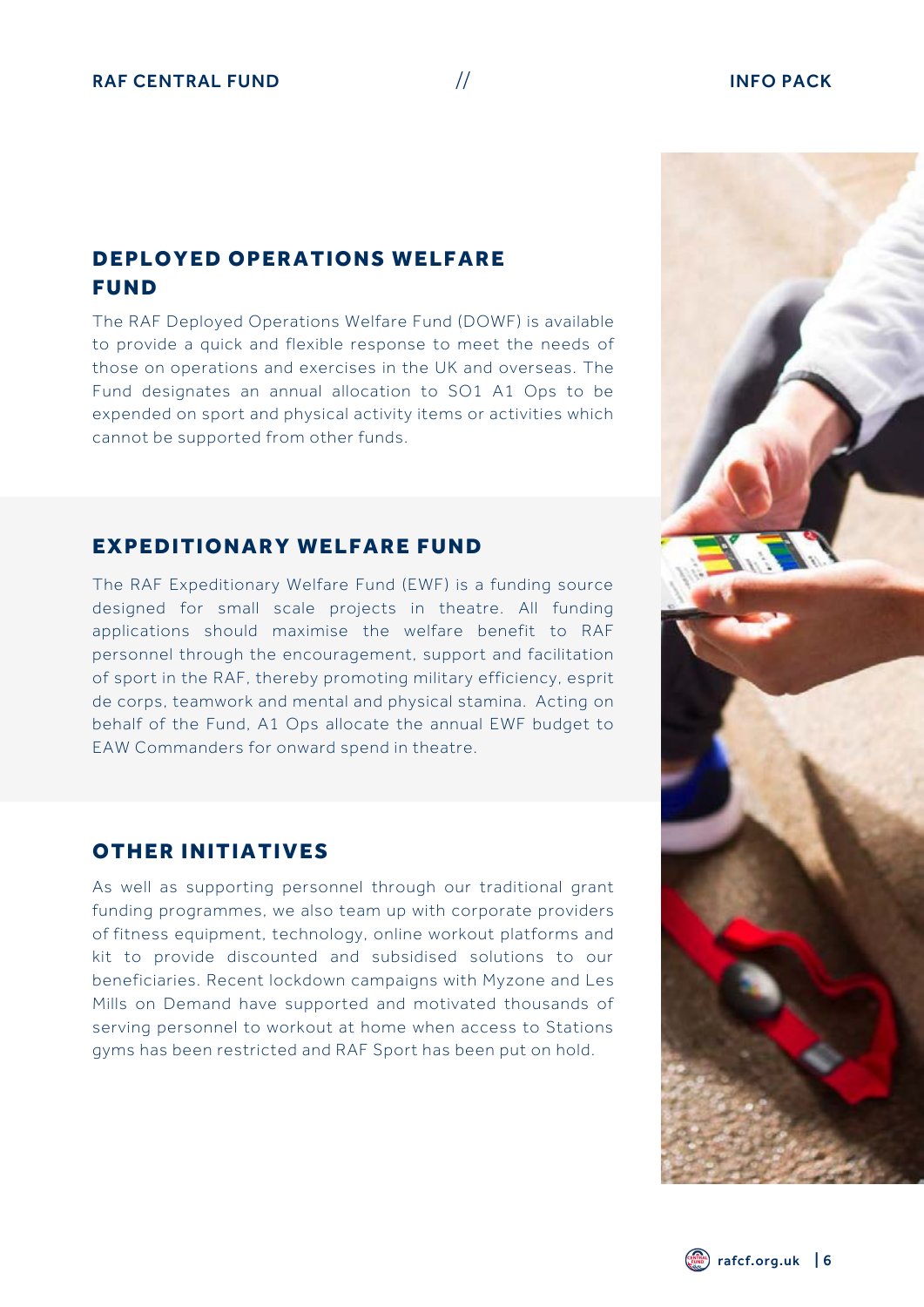### SUPPORT CASE STUDIES

#### SUPPORTING ESPORTS



*Esports facility at RAF Halton*

The RAF Central Fund awarded the RAF Video Gaming and Esports Association (RAFVEA) a significant grant in order to set up station clubs across the Air Force with appropriate kit. The community it has created has proved invaluable in combating isolation as well as encouraging members to participate in other sports and physical activities. Since its creation, there have been numerous cross over events held between the RAFVEA and Sports Associations such as the collaboration with Cycling to deliver Esports competitions during lockdown.

Additional funding saw the provision of a virtual reality dodgeball style game called HADO. This mobile kit is designed to travel around Stations, maximising the number of serving personnel benefitting from the world's first ever physical esport using augmented reality.



*HADO kit in action at RAF Odiham*

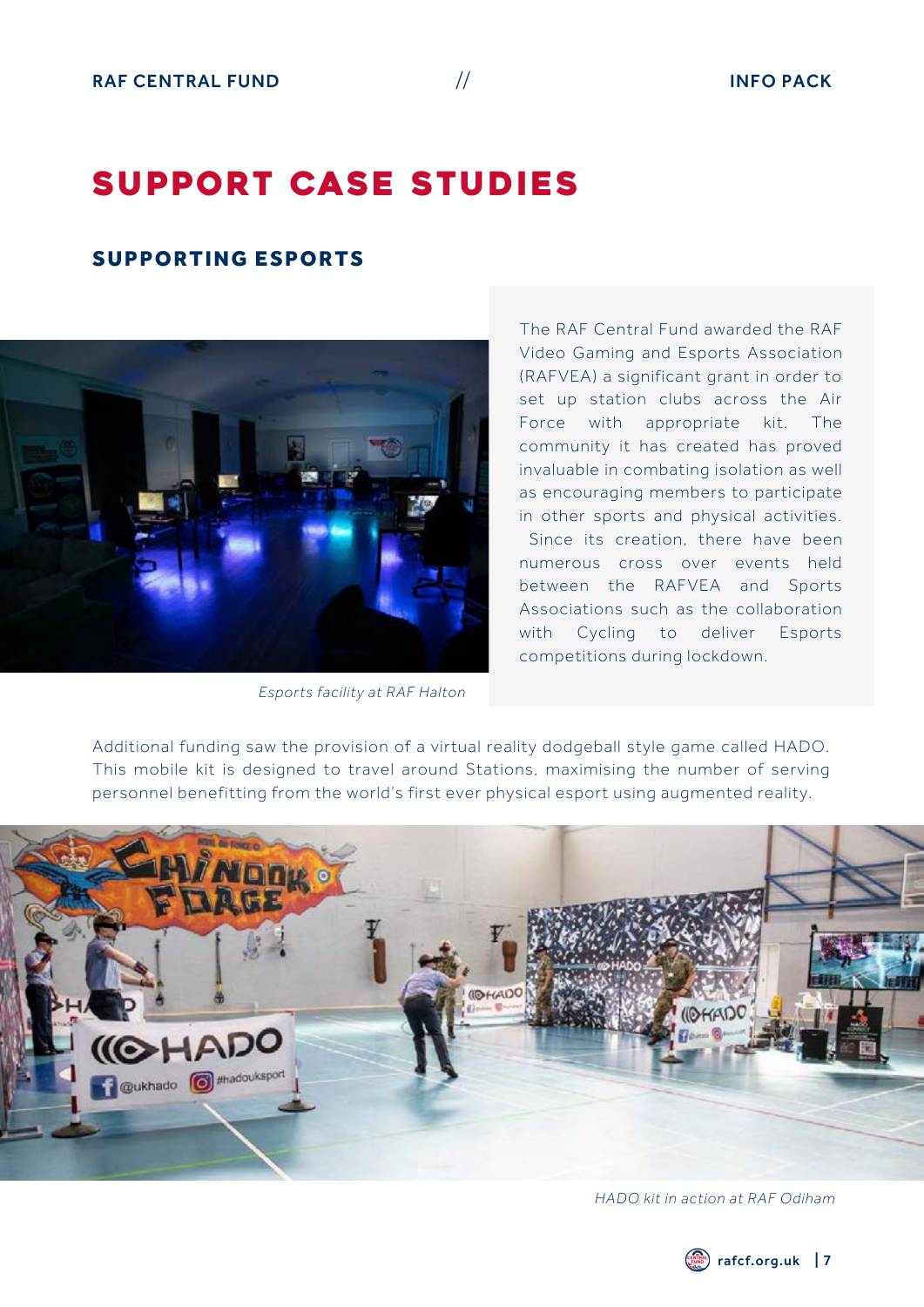#### **FALKLANDS CHALLENGE T-SHIRTS**

To reward and motivate British Forces and Atlantic Islands personnel taking on the Falklands Challenge, a gym based event designed to combat isolation and encourage exercise, the RAF Central Fund awarded t-shirts to those completing the event. The challenge itself saw participants use a treadmill, or spinning bike to cover 574 kilometres by land as well as swimming or using a rowing machine to cover 62 kilometres by water. This motivational challenge proved especially important during the winter months when spending elongated periods outside to exercise can be difficult.



*Challenge t-shirts supplied to BFSAI participants of the Falklands Challenge*

#### **RAF BOULMER SADDLE CLUB**

The saddle club at RAF Boulmer has a strong membership base and can be credited with getting a fair number of serving personnel into the sport of equitation through its regular taster sessions and 'have a go' events. The saddle club successfully applied for an enrichment grant for triple jumps which can be used for all levels, from those just learning to ride to those show jumping at RAF representative level.



*Triple jumps at RAF Boulmer*

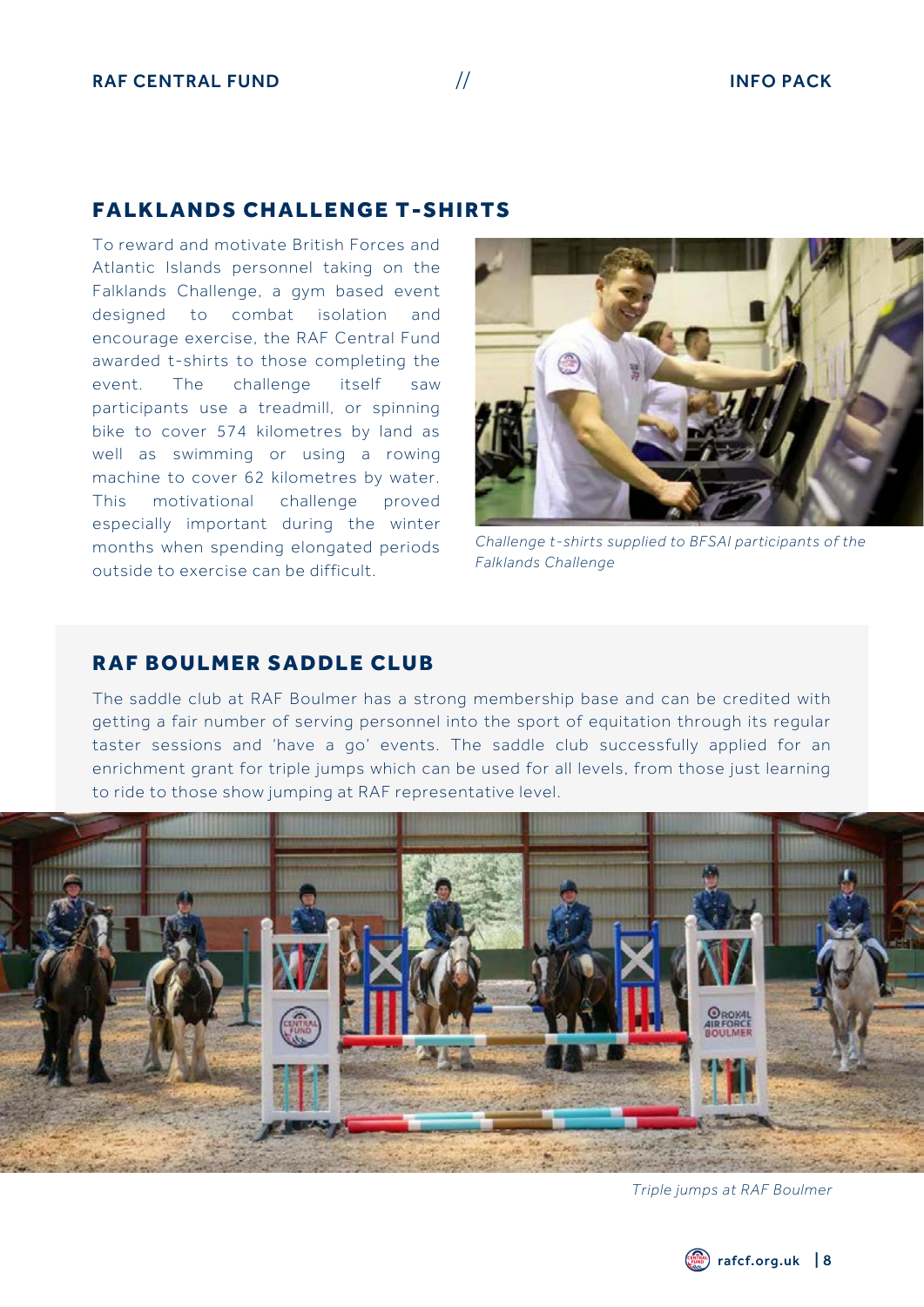#### MUDGUARD FACILITY AT RAF HONINGTON



*Phase 2 trainees at the opening of RAF Honington's Mudguard Facility*

RAF Honington's Mudguard Facility was supported by the RAF Central Fund through the Mechanics Endowment Fund. This welfare facility is an alcohol-free, safe facility enjoyed by Phase 2 trainees undergoing training. The bespoke area allows them to decompress during the evenings and at weekends.

#### COSFORD KART CLUB'S MECHANICS TRAINEE SCHOLERSHIP

RAF Cosford Kart Club provides a Mechanics Trainee scholarship which is supported through our Mechanics Endowment Fund. The Phase 2 trainees, pictured here alongside Group Captain Bryant, have graduated from the course which teaches them how to maintain and build the karts. As a result of this programme there has been an influx of personnel who are now equipped with the skills to increase the longevity of karts and support their Station kart clubs.



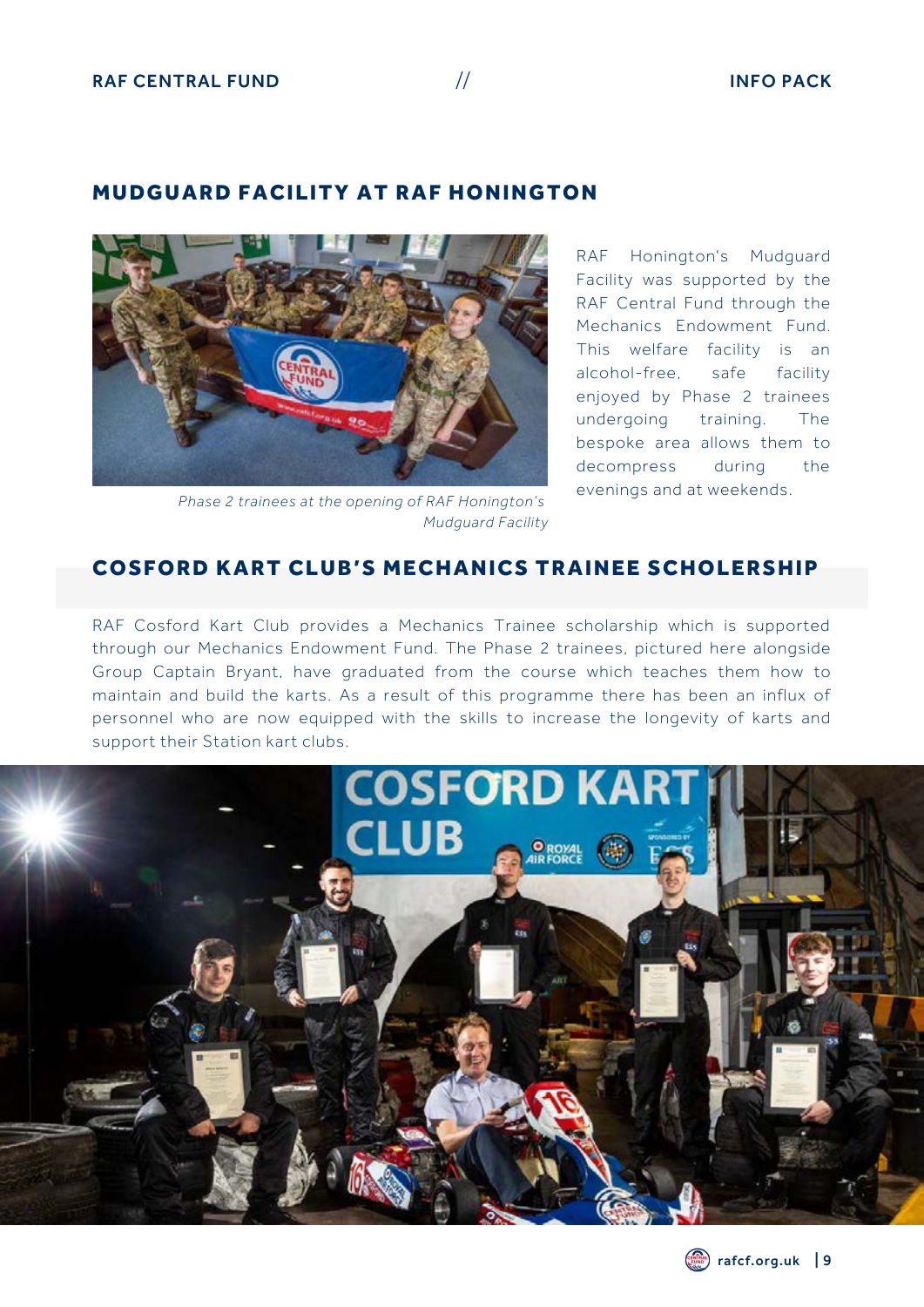#### SUPPORTING THOSE ON DEPLOYMENT

Opportunities for serving personnel to decompress whilst on deployment are greatly valued and this is where the RAF Central Fund's Deployed Operations Welfare Fund can help. One such opportunity presented itself when 903 EAW Cyprus Typhoon Detachment requested support to run a watersports and stand up paddle boarding day which was well received by all taking part.



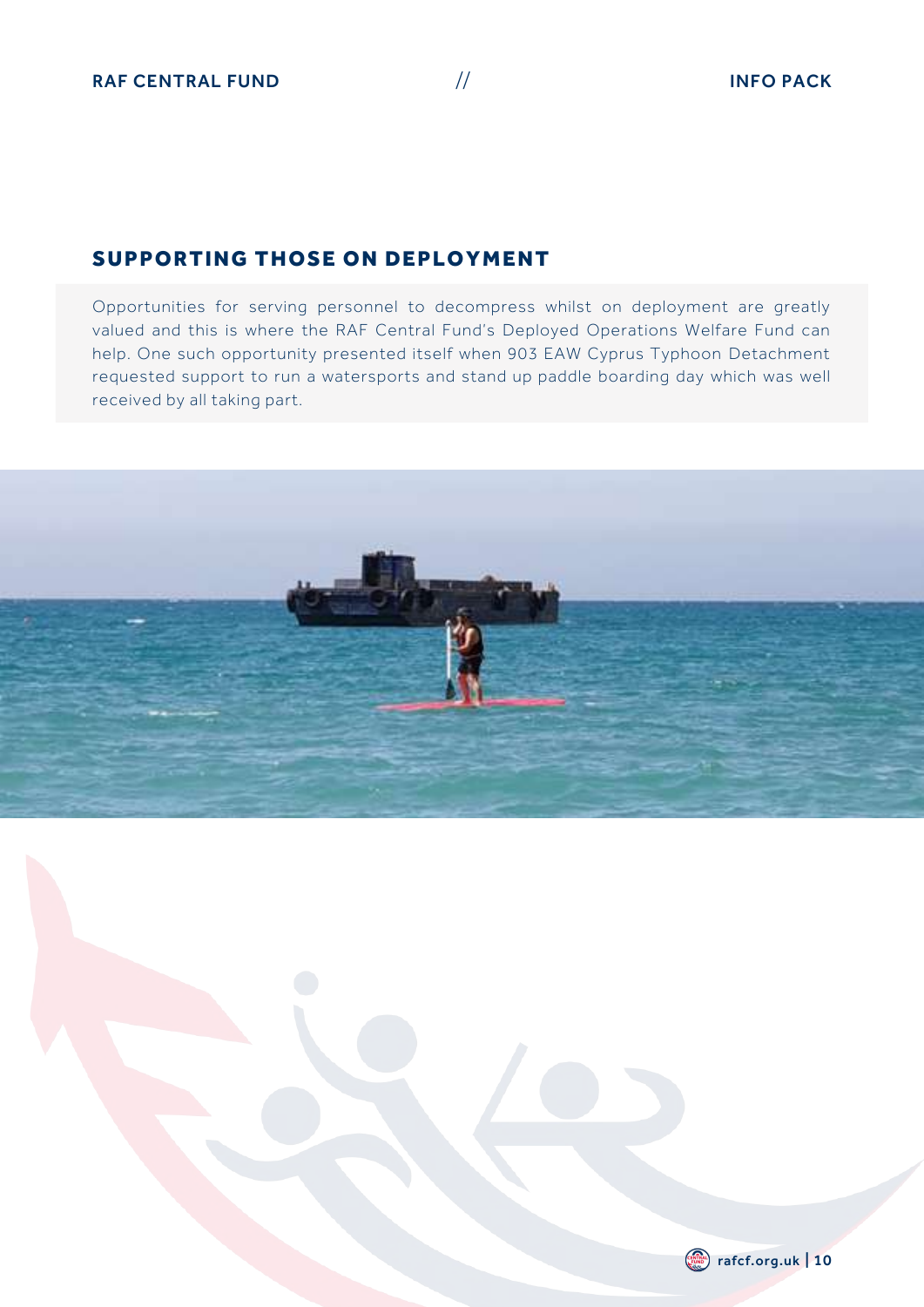### **OUR PROPERTIES**

The RAF Central Fund is the custodian of three properties all of which are owned and operated by the Fund. Whilst the properties differ in their offerings, they are all united by the fact that they provide sport and outdoor pursuits facilities.

### **VINE LANE CRICKET GROUND**

The Fund's county-level standard cricket ground and pavilion is home to the RAF Cricket Association and is situated in Uxbridge, Middlesex.

### DANESFIELD WATERSPORTS CENTRE

The Fund's watersports centre is home to RAF Rowing and Canoeing as well as serving as a Force Development facility in partnership with 22 Group and the Robson Academy. Danesfield is located in Medmenham on the bank of the River Thames in Buckinghamshire.

### **FESHIEBRIDGE LODGES**

Recently redeveloped by the RAF Central Fund, Feshiebridge Lodges offer beautifully designed accommodation to be enjoyed by RAF personnel, their families, friends and anyone else who wishes to unwind and explore the spectacular Cairngorms National Park. The accommodation consists of four 3-bedroom lodges, a studio apartment and a 1 bedroom apartment. A 33% discount is available for all serving personnel wishing to make a booking.







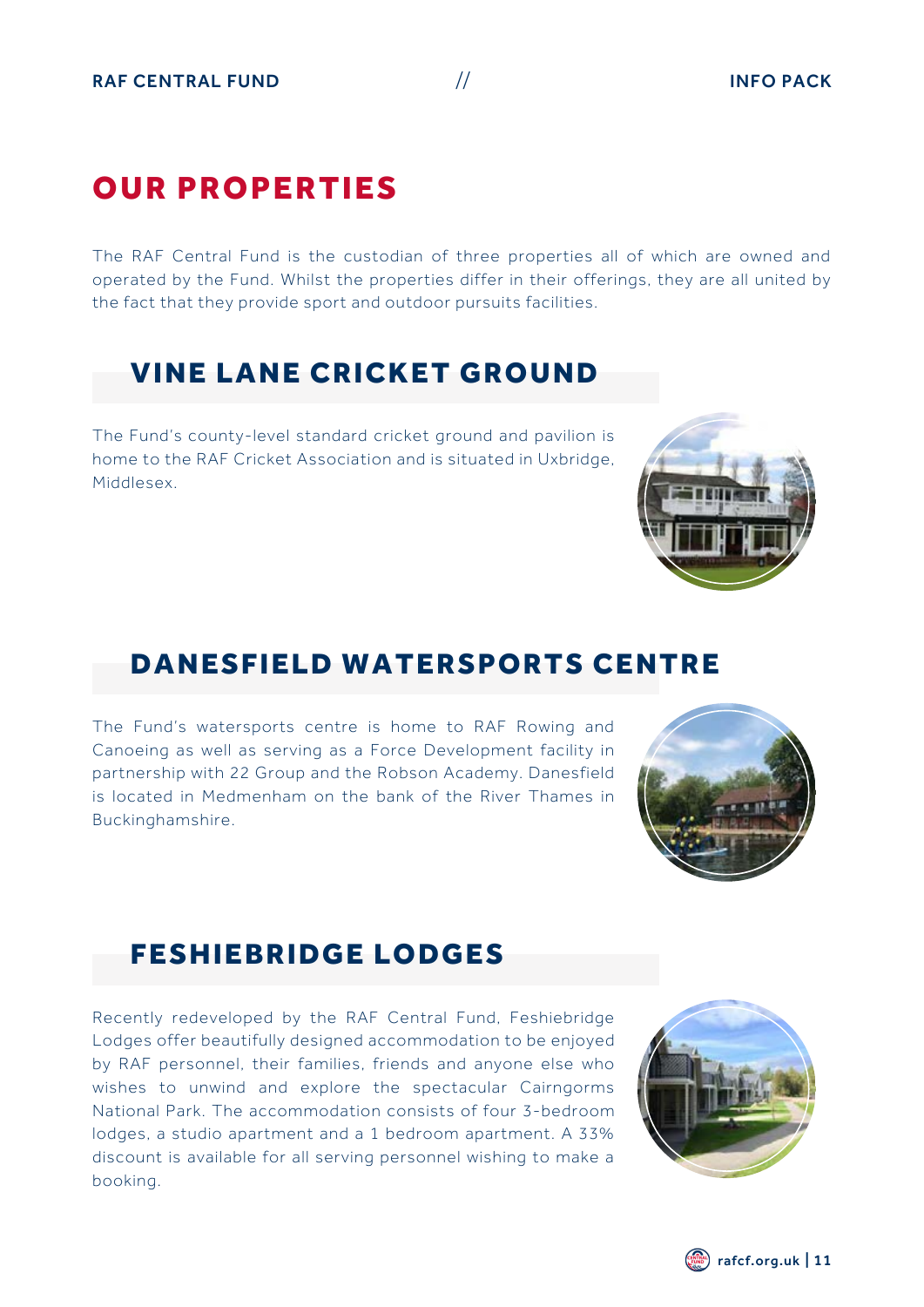### **FUNDRAISING**

#### **SPORTS LOTTERY**

The RAF Sports Lottery is the Central Fund's principal fundraising tool, generating vital funds not only for the Sports Associations but anyone who is currently serving in the RAF and wishes to get involved in sport of a physical activity at any level. The Lottery is run for us by an external charity lottery provider, Sterling Lotteries and is licensed and regulated by the Gambling Commission.

The Sports Lottery is open to all serving RAF personnel including those undergoing Phase 1 training and reservists as well as former serving. Tickets cost £1 each and are paid for monthly by Direct Debit with a maximum holding of 6 tickets per player. Registration is a simple digital process via the RAF Central Fund website and once in the game, players have a chance of winning the weekly jackpot of £10,000 or another of the 20 cash prizes given out each week. So not only can they show their support for a charity that supports the RAF they also have a great chance of winning a cash prize.



#### **FUNDRAISING CHALLENGES**

As a registered charity focused on sport and physical activity, we also encourage our supporters to fundraise for us by taking on a personal or team challenge. We provide help with entrance fees, charity places in national challenges, advice on how to fundraise and donation platforms such as Just Giving.

#### **AMAZON SMILE**

With more and more people shopping online the RAF Central Fund has registered with Amazon Smile, an initiative that sees our charity receive donations through purchases made on their AmazonSmile site or by turning on AmazonSmile in the Amazon Shopping app. We ask anyone wishing to support our charity to remember to make their Amazon purchases through www.smile.amazon.co.uk.

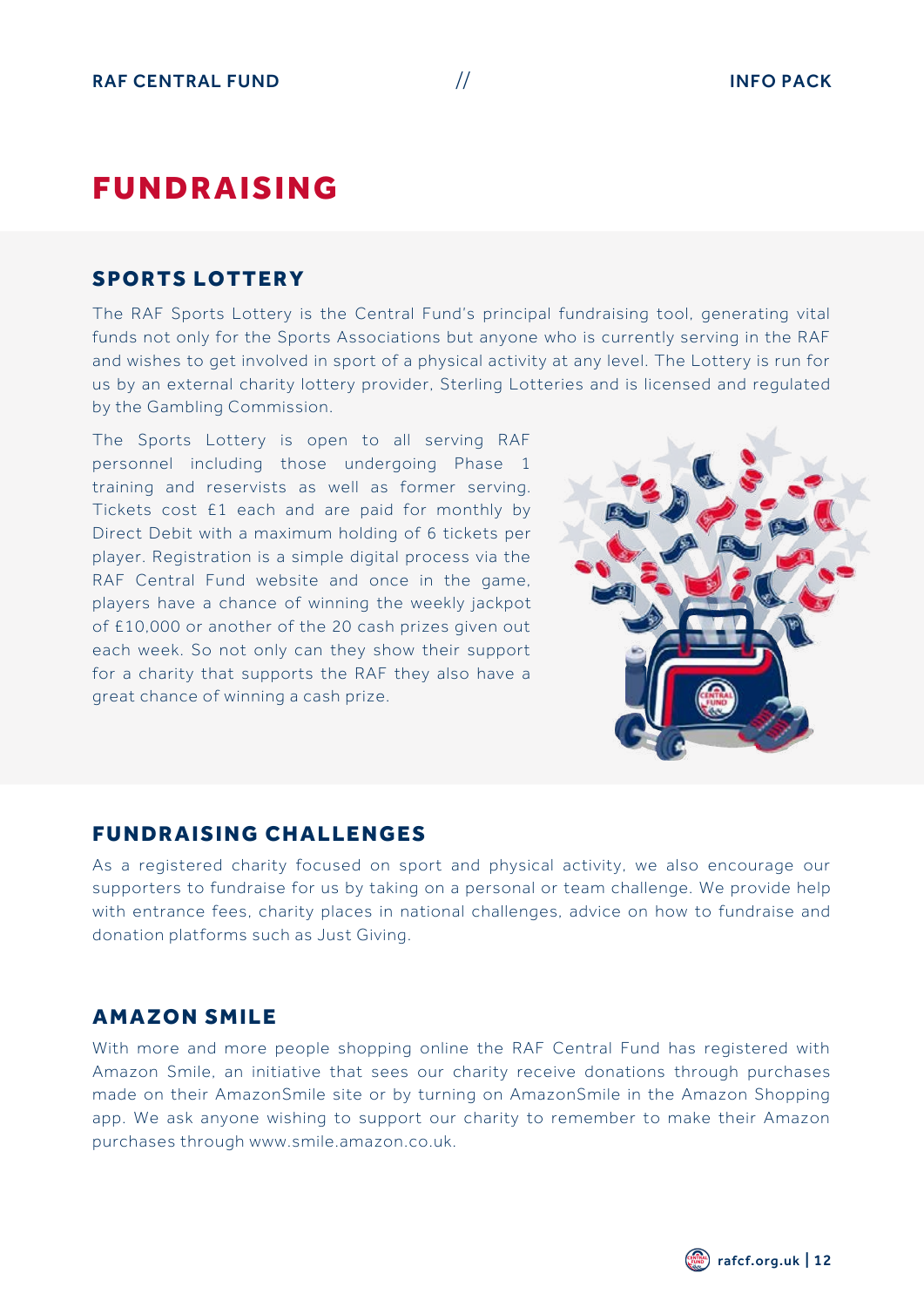#### SPECIALIST SPORTS

Recognising the importance of physical activity to those serving in the Royal Air Force and with an opportunity to support the charity that is the lifeline for RAF Sport, Specialist Sports has come on board as the RAF Central Fund's preferred supplier of footwear, clothing and equipment.

By teaming up with one of the country's best suppliers of adidas products, the Fund is able to offer serving personnel applying for individual support a large range of footwear, clothing and equipment from more than 10 adidas performance sports categories. Every purchase made through Specialist Sports' online store (https://sponsored.specialistsports.com/raf) will see the sports distributor make a charitable donation to the RAF Central Fund so that we can further our mission to support sport and physical activities across the RAF.

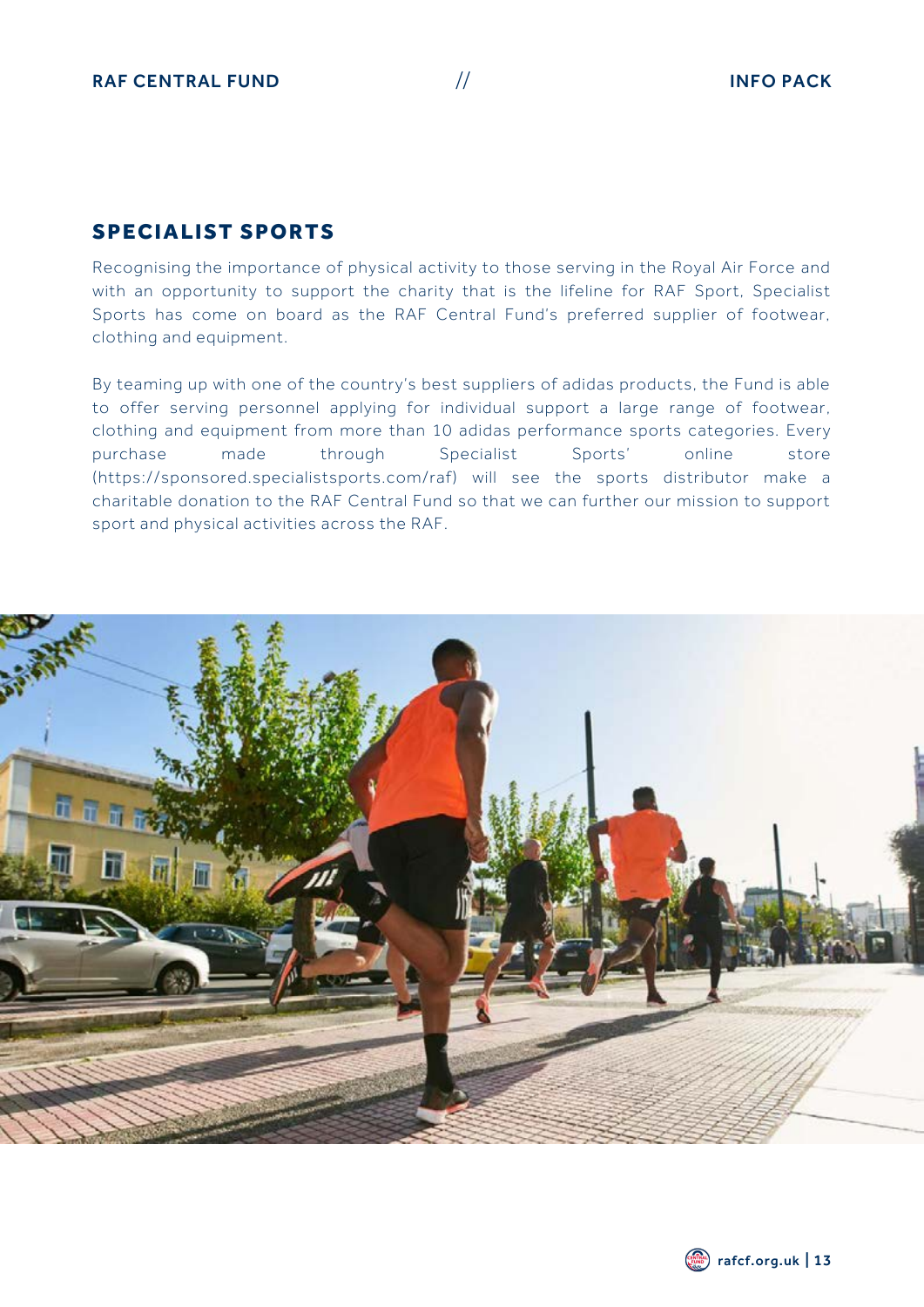rafcf.org.uk | 14

### **CHARITY STRUCTURE**



### **TEAM STRUCTURE**